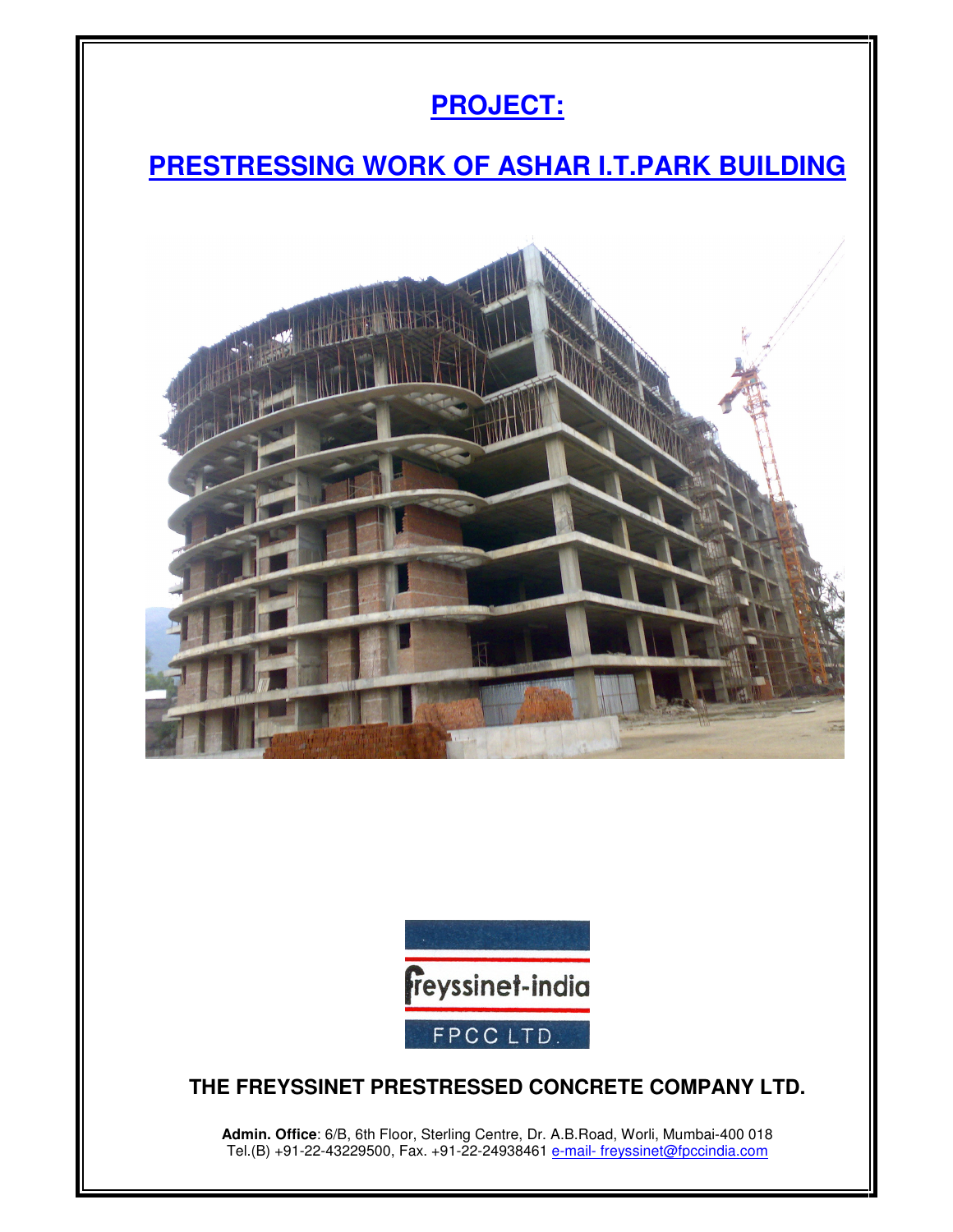## **PROJECT DETAILS**

| <b>Name of the Project</b>  | <b>Ashar I.T.Park</b>                                                                                             |
|-----------------------------|-------------------------------------------------------------------------------------------------------------------|
| <b>Location (address)</b>   | Jayshri Baug, Road No. 16 Z, Wagle<br>Industrial Estate, Thane - 400 604.                                         |
| Name of the Client          | M/s Ashar Realty Pvt. Ltd., Thane                                                                                 |
| Name of the Main Consultant | M/s R.C.Tipnis Consulting Engineer,<br>"Sanraj" G.V.S. Rd.No.2, Mulund (E), Mumbai<br>81 Ph.no. 65044758/21634399 |
| Name of the Architect       | <b>M/s Spectrum Associates</b>                                                                                    |
| <b>Nature of Building</b>   | <b>IT</b> park                                                                                                    |
| <b>Date of Commencement</b> | July'07                                                                                                           |
| <b>Date of Completion</b>   | Feb'08 (proposed) 8 months period                                                                                 |
| Total area of PT sq.m.      | Approx. 59160 $m2$                                                                                                |
| No. of Storeys / PT slabs   | Basement + Podium + 11 upper+ Terrace                                                                             |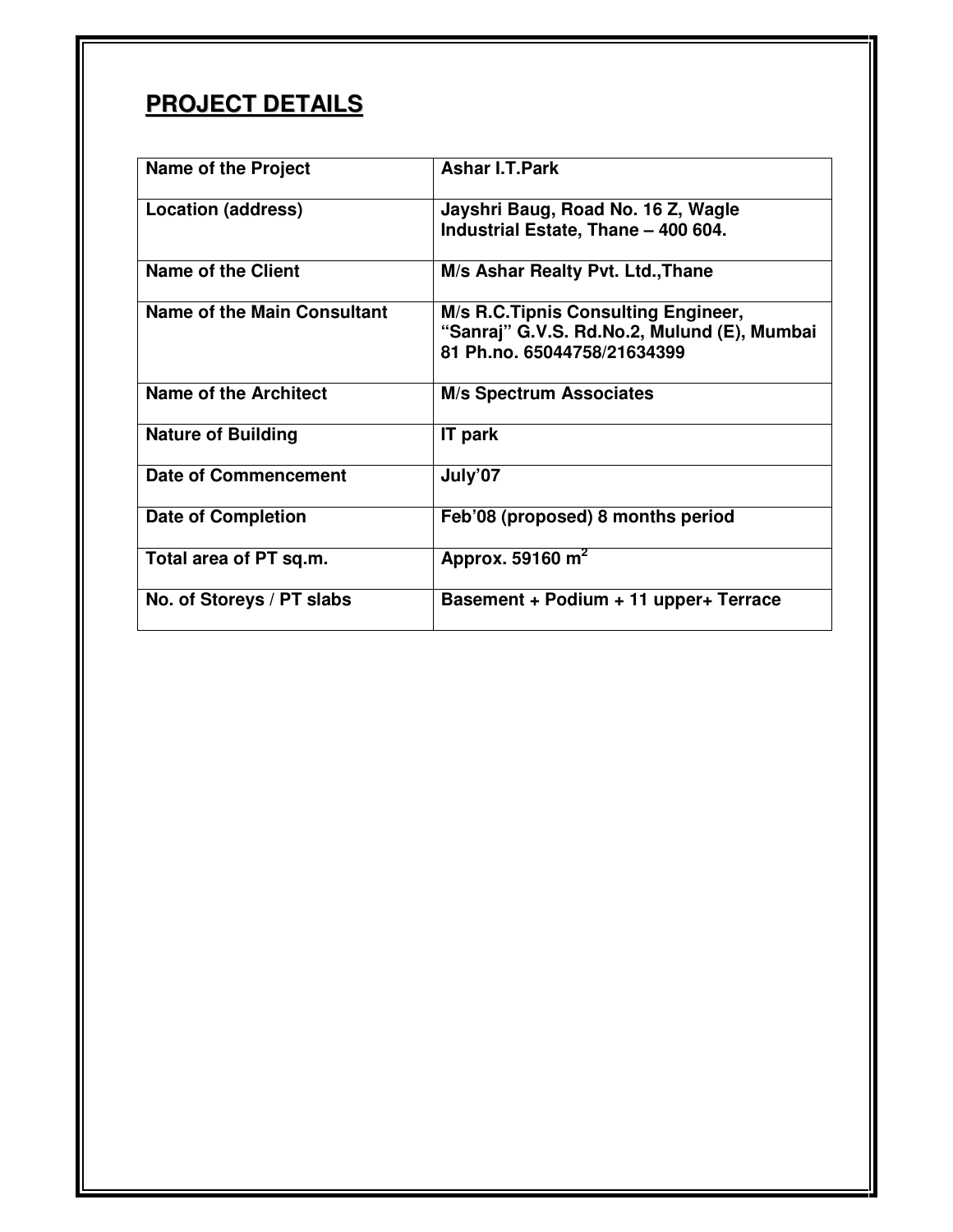## **TECHNICAL DETAILS**

| Grid Size in 'm'                            | 10.80 X 10.80                                                                                                                                                       |
|---------------------------------------------|---------------------------------------------------------------------------------------------------------------------------------------------------------------------|
| <b>Loadings</b>                             | Design loads for slab<br>$LL = 5.00 \text{ kN/m}^2$<br>$SDL = 2.00$ kN/m <sup>2</sup><br>Design loads for PT Beam<br>$LL = 110$ kN & 85 kN<br>SDL = 540 kN & 415 kN |
| Column capital size (Drop panel)<br>in 'mm' | 3600 X 3600 X 475                                                                                                                                                   |
| Slab Thickness in 'mm'                      | 230                                                                                                                                                                 |
| Pour size in sq.m                           | Varies 2500 / 1500 / 1200                                                                                                                                           |
| <b>Standards followed for design</b>        | ACI - 318, IS 456                                                                                                                                                   |
| <b>Wind load</b>                            | <b>Considered by Main RCC Consultant</b>                                                                                                                            |
| <b>Earthquake load</b>                      | <b>Considered by Main RCC Consultant</b>                                                                                                                            |
| 2-way slab or one way slab                  | Two way                                                                                                                                                             |
| Stressing from 2 ends / or one end          | Stressing done from one end as well as<br>from both ends in some cases.                                                                                             |
| <b>Strand size</b>                          | 12.7 mm dia                                                                                                                                                         |
| Anchorage system                            | <b>4S13</b>                                                                                                                                                         |
| Total qty of H.T. strand in kg              | 245.514 MT                                                                                                                                                          |
| <b>Pour strip</b>                           | Pour strip introduced at upper stilt level<br>slab                                                                                                                  |
| <b>Type of cables</b>                       | <b>Bonded</b>                                                                                                                                                       |
| <b>Special features if any</b>              | Onion type anchorage used at dead end for<br>one end stressing                                                                                                      |